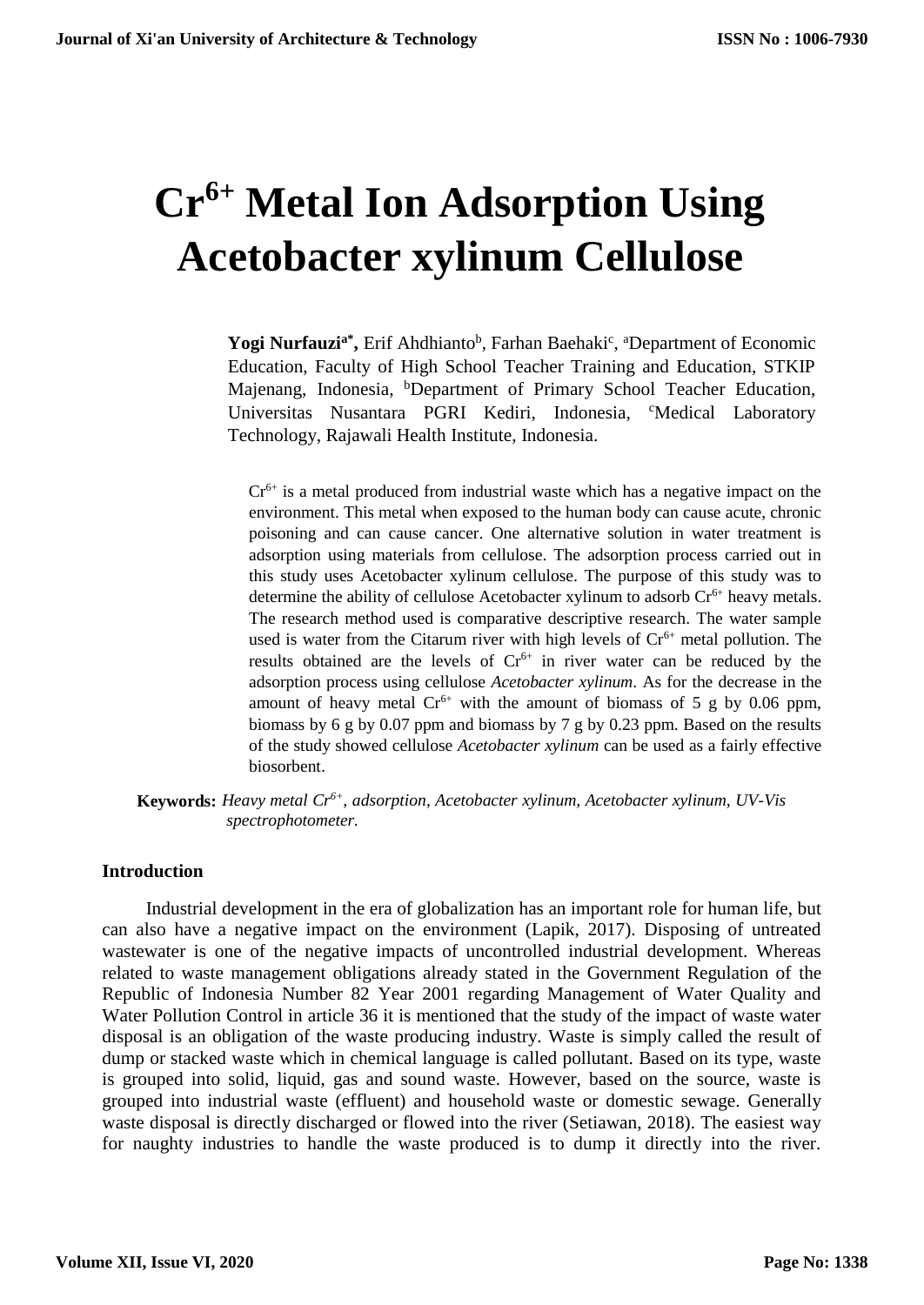Therefore, industrial waste can be said as one of the most common sources of environmental pollution.

The river is a large, elongated water that flows continuously, often used by living things in this world to fulfill various activities (Andini, 2017). However, today the river has begun to be polluted, mainly by waste products, industrial activities. One of the rivers polluted by industrial waste in Indonesia is the Citarum river. The Citarum River is a very important river for some people who still use the river water, but the Citarum River looks dirty and is no longer suitable for use. The Citarum River is known as the dirtiest river in Indonesia (Sastrianegara, 2018). Even though this river is a source of clean water for residents and also irrigates 420,000 ha of rice fields and generates 2,880 MW of electricity for Java and Bali. The World Bank also declared Citarum as one of the dirtiest rivers in the world, a decade ago (Andina, 2018). Until now, the nickname is still used to describe Citarum.

There are several factors that cause water pollution in the Citarum river, including the large number of houses on the riverbanks making household waste automatically disposed of into the river (Abdussalam, 2018). Industrial waste also participated in polluting the river with a length of about 300 km. Furthermore, livestock and fisheries waste. There are around 1,900 industries around the Citarum watershed. As many as 90% of them turned out to be inadequate Wastewater Treatment Plant. In addition, the Citarum river is also polluted by domestic waste generated by the community, starting from household waste of 20,462 tons / day, 71% of which are not transported to the final landfill. As many as 35.5 tons / day of human waste and 56 tons / day of animal / livestock manure are also discharged directly into the Citarum river.

Industrial waste is also called B3. According to Indonesian Government Regulation No 74 of 2001 Article 1 Paragraph 1, B3 is a material that can endanger the environment, health, survival of humans and other living things. B3 waste has toxic properties that can be toxic. One of the B3 wastes which can be toxic is for example metal hexavalent chromium  $(Cr^{6+})$ . Cr is present in rocks, soil, animals and plants.  $Cr^{6+}$  and  $Cr^{3+}$  are the most stable forms and their exposure to humans is higher (Adhani and Husaini, 2017).  $Cr^{3+}$  is an essential essential micronutrient, needed by the body to increase insulin efficiency and can settle to the surface of minerals. While  $Cr^{6+}$  is toxic with a carcinogenic effect with toxicity 100x higher than  $Cr^{3+}$ (Lapik, 2017). In the Decree of the Minister of Environment numbered Kep 03 / MENKLH / 11/1991 it is stated that the maximum level of total chrome allowed in the waters is 0.1 ppm while the levels of  $Cr^{6+}$  0.05 ppm. In industrial activities, Cr is used for the process of leather coloring, textile manufacturing, chemical concentration, or chrome plating (Wires, 2012).

Handling of waste water that is disposed of should be done through WWTP (Wastewater Treatment Installation), but the fact is that very rarely industries that have WWTP, especially industries with medium to lower scale. So that their waste water is not managed properly and immediately discharged into the drainage that is directly connected to the river. Usually, the handling of metal waste is mostly carried out using membrane separation, cation exchange, chemical precipitation and electro deposition. Alternative processing using membrane separation processes generally use conventional adsorbents such as zeolite, silic gel, bentonite, activated carbon and graphite. The use of adsorbents has good adsorption ability but is a nonrenewable natural resource and the price is quite expensive. Currently alternative research is being promoted that comes from nature, because in addition to having good adsorption ability, the adsorbent is also a renewable natural resource (Agustien, 2014). The adsorption process using this type of adsorbent is usually called biosorption. Biosorption is a term used to describe the removal of heavy metals through passive binding to plant biomass or non-living microorganisms from their solution in water (Lapik, 2017; Abdi and Kazemi, 2015). One alternative treatment can use cellulose raw materials sourced from *Acetobacter xylinum*. The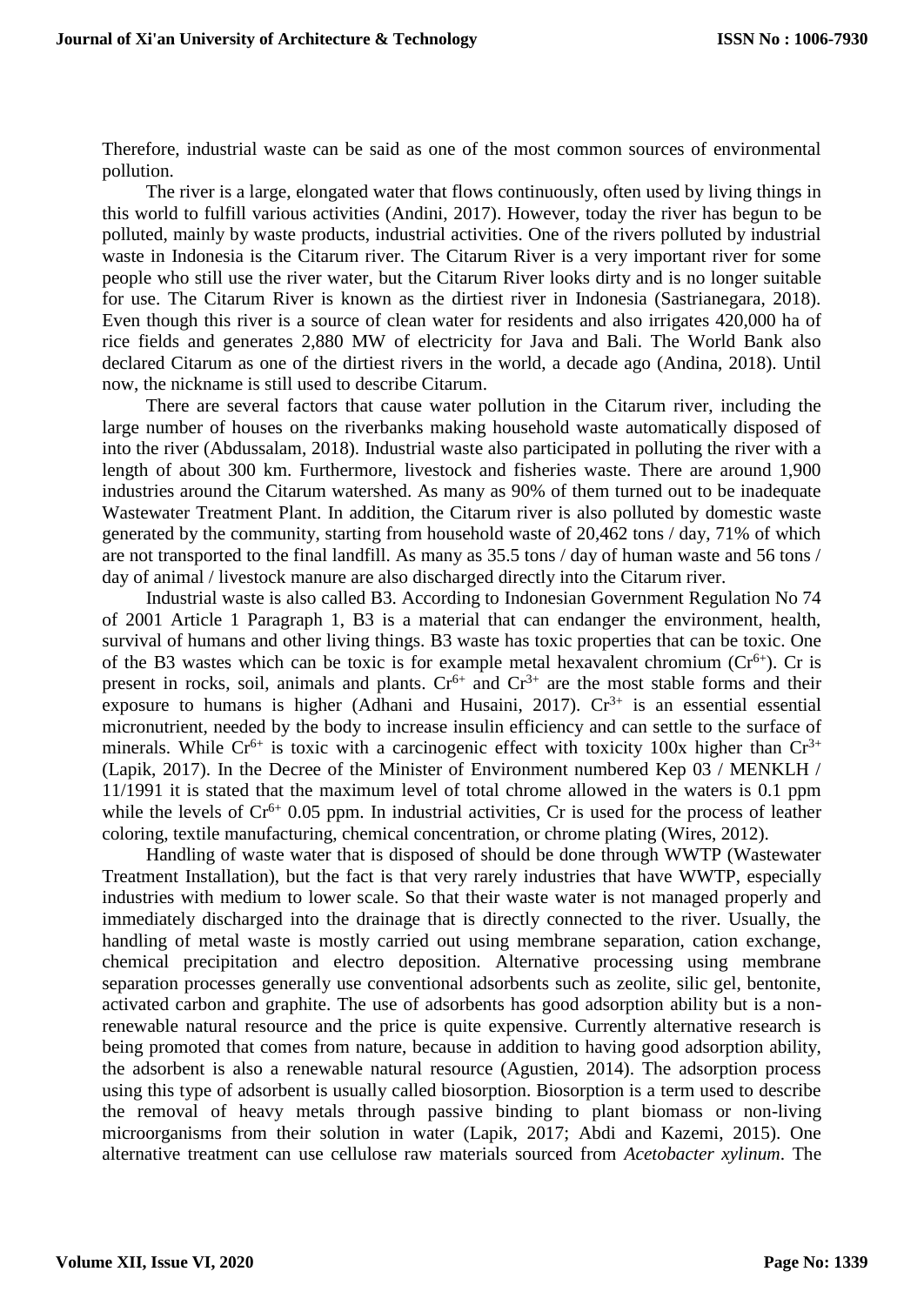manufacturing process that is easy and inexpensive and is biogradable (can be broken down by microbes) is an advantage of these adsorbents. So that the use of cellulose can be used as an alternative method for the lower middle industries in managing metal waste. Based on such characteristics, it is necessary to conduct further research on the ability of cellulose adsorption on  $Cr^{6+}$  metal.

#### **Research Method**

This type of research is comparative descriptive, can be defined as a study conducted to describe or describe a phenomenon (Notoatmodjo, 2012; Sugiyono, 2017). This research was conducted to obtain information about the ability of cellulose biosorbent Acetobacter xylinum to adsorb  $Cr<sup>6+</sup>$  metal ions. Samples were obtained from Citarum river water around the dense textile industry area so that the Cr<sup>6+</sup> concentration would be high. This research was conducted in several stages, namely the preparation of Acetobacter xylinum cellulose adsorbents, river water sampling, standard curve making, and sample measurement.

#### *Preparation of Acetobacter xylinum Cellulose Adsorbents*

A total of 10 kg of cellulose *Acetobacter xylinum* is washed and blended until the particle size is homogeneous. This is done to enlarge the contact surface area so that the adsorption process will be faster. Cellulose is dried using an oven at 80  $^{\circ}$ C to remove the water content in it.

#### *River Water Sampling*

River water sampling is done at a depth of one meter and two meters, then put together in a container with a volume of 500 mL. This was done to obtain a comprehensive  $Cr^{6+}$ concentration in river water. To the container is added a solution of HNO3 so that the pH of the water becomes acidic.

#### *Making a Standard Curve*

Making curves is done by making five  $K_2Cr_2O_7$  solutions with concentrations of 0.3 ppm, 0.6 ppm, 0.9 ppm, 1.2 ppm and 1.5 ppm respectively. To each of these solutions 1.5 added diphenyl carbazide was added. Each absorbance was measured using a UV-Vis spectrophotometer at a wavelength of 525 nm.

## *Measurement of Cr6+ Concentration Before Adsorption in Samples*

Water samples are filtered to separate the impurities. The filtrate is produced in a centrifuge for 15 minutes and the supernatant is put into a beaker. As much as 2.5 mL supernatant was added with 1.5 diphenyl carbazide solution and the absorbance was measured using a UV-Vis spectrophotometer.

#### *Measurement of Cr6+ Concentration After Adsorption in Samples*

The supernatant water sample is put into three beakers with each volume of 100 mL. Into the first beaker 5 grams of cellulose Acetobacter xylinum, into the second beaker 6 grams of cellulose *Acetobacter xylinum*, and 7 grams of cellulose *Acetobacter xylinum* inserted. The three beakers are stirred for 1 minute and filtrated. The filtrate is centrifuged for 15 minutes. 2.5 mL supernatant from the first, second, and third beaker was added with a solution of 1.5 diphenyl carbazide and the absorbent was measured using a UV-Vis spectrophotometer.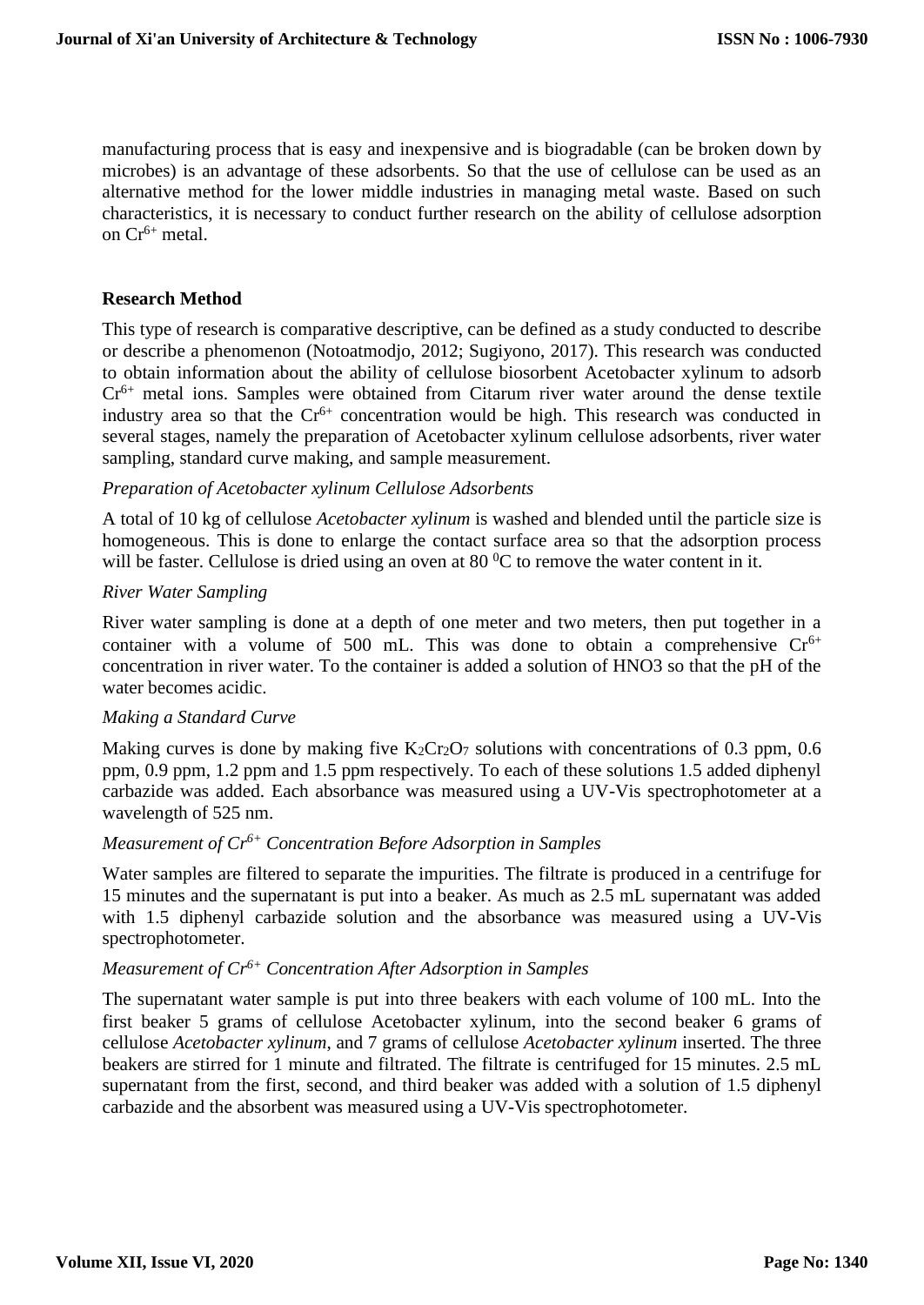#### **Results and Discussion**

#### *Standard Curves*

Making a standard curve is done to obtain a straight line equation that can be used to determine the concentration of  $Cr<sup>6+</sup>$  in the sample. Curves are created by plotting the concentration and absorbance data of each standard solution. The absorbance measurement data can be seen in Table 1.

| Consentration of Cr <sup>6+</sup><br>(ppm) | <b>Absorbance</b> |  |
|--------------------------------------------|-------------------|--|
| 0,3                                        | 0,631             |  |
| 0,6                                        | 0,74              |  |
| 0.9                                        | 0,832             |  |
| 1,2                                        | 0,949             |  |
| 1.5                                        | 1,076             |  |
|                                            |                   |  |

**Table 1.** Absorbance Value of Cr<sup>6+</sup> Standard Solution

The data in Table 1 can be plotted to form curves and obtain line equations. Standard solution curves can be seen in Figure 1. Based on the data in Figure 1, the equation of the line  $y =$  $0.3663x + 0.5159$  is obtained. This line equation will be used to determine the concentration of  $Cr6 + in$  the sample. Correlation coefficient values indicate a strong relationship between solution concentration (x axis) and absorbance (y axis). The ideal linear relationship is achieved if  $R^2 = 1$  or  $R^2 = -1$  (Hasmita in Saputra 2016). The regression coefficient value obtained is  $R^2 =$ 0.9968, this means the value of  $\mathbb{R}^2$  is close to ideal and the equation can be used.



**Figure 1 Standard Curve of Cr<sup>6+</sup> Solution** 

# *Measurement of Cr6+ Concentration in Samples*

Cr<sup>6+</sup> concentration measurements were carried out in two stages, namely before adsorption and after adsorption. This was done to see the ability of cellulose *Acetobacter xylinum* to adsorb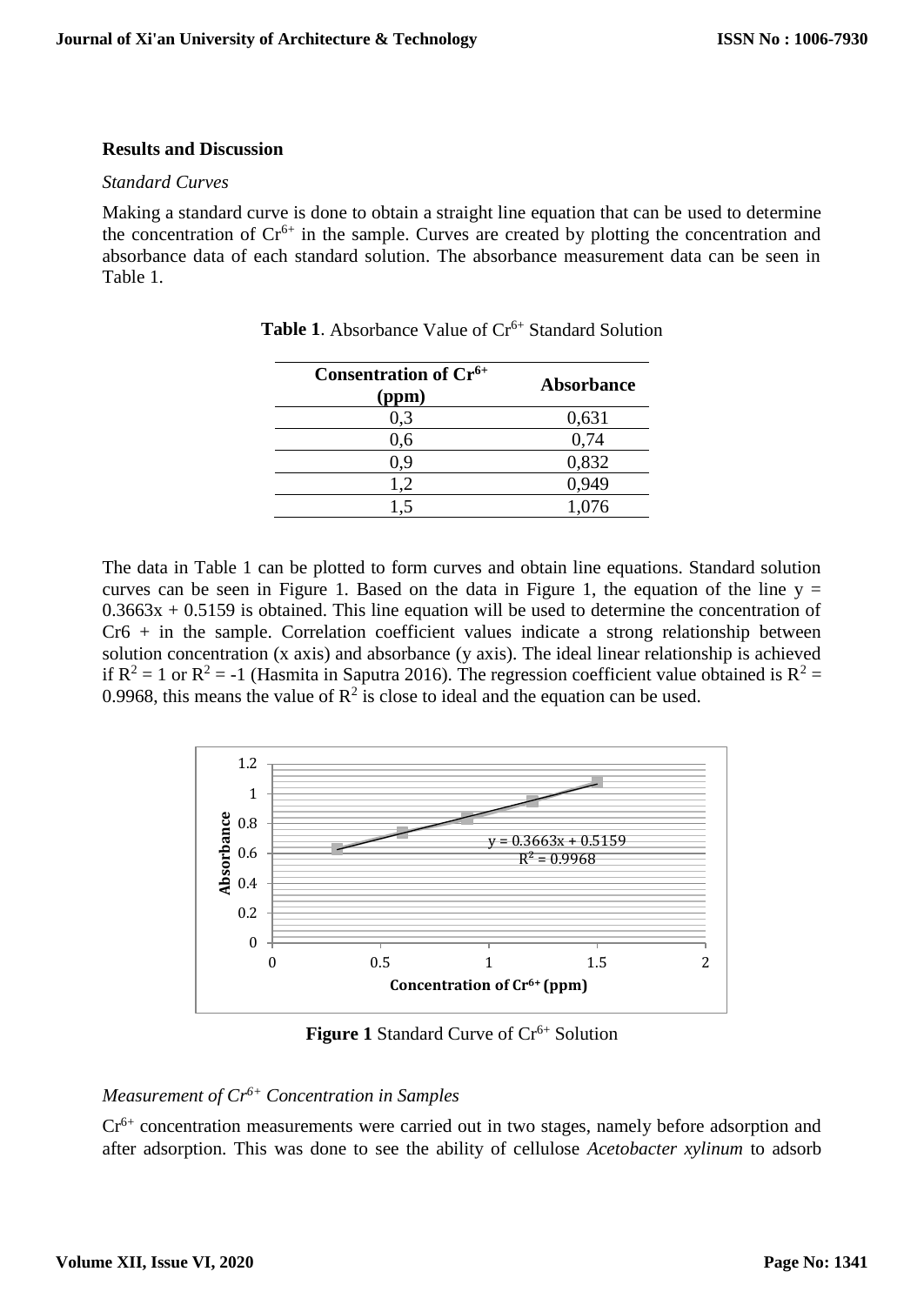Cr<sup>6+</sup> metal. Detailed data from the measurement results can be seen in Table 2. The decrease in  $Cr<sup>6+</sup>$  concentration is proportional to the increasing number of cellulose Acetobacter xylinum used as an adsorbent.

| Consentration | Initial $Cr^{6+}$ | Final $Cr^{6+}$ | Decreased              | Percentage of    |
|---------------|-------------------|-----------------|------------------------|------------------|
| of Cellulose  | Concentration     | Concentration   | Concentration of       | Decrease $(\% )$ |
| $\mathbf{g}$  | (ppm)             | (ppm)           | $Cr^{6+}$ metals (ppm) |                  |
|               |                   | .25             | 0.06                   | 4,58             |
|               | 1.31              | .24             | 0.07                   | 5,34             |
|               |                   | .08             | 0.23                   | 17.55            |

**Table 2** Cr6+ Metal Concentration Test Results at Various Adsorbent Concentrations

The biosorption process in this study was based on the amount of variation in the concentration of cellulose used. Judging from the results of the levels before biosorption and after being biosorption, also seen how much the amount of cellulose in the Cr6 + metal decreases. In addition, the pH of the solution must also be considered, in this case the 3-5 pH is the ideal pH. The bond between the function group of the biomass protein and the metal ion involves replacing the proton so that the pH value must match, so that the absorption process can take place optimally. The pH value above the isoelectric point causes a negative charge on the cell wall components and the state of the ligand ion, such as carboxyl, aminone and phosphate groups. Conversely, if the pH is below the isoelectric point, the cell surface charge becomes positive so that it inhibits the approach of cations made by Lapik (2011). According to Agustien (2014), cellulose Acetobacter xylinum has a functional group involved in the process of adsorption of heavy metals, namely the amine C-O and C-N functional groups. This is because free electrons C-O and C-N nitrogen can form coordination bonds with heavy metals. The coordination bond is marked by the reaction equation,  $R\text{-COO}^+ + Cr^{6+} \rightarrow (R\text{-COOCr})^{5+}$ .

#### **Conclusion**

Based on the research that has been done, it can be concluded that Acetobacter xylinum cellulose has the ability to absorb  $Cr<sup>6+</sup>$  metal. With the appropriate amount of cellulose *Acetobacter xylinum* and pH, the adsorption process will be maximal. Based on the results of research, cellulose Acetobacter xylinum can be used as a biosorbent to reduce  $Cr^{6+}$  levels properly.

#### **Acknowledgements**

The researcher would like to thank Lembaga Pengelola Dana Pendidikan (LPDP) Indonesian endowment fund for education, Finance ministry of Indonesia for supporting this research.

## **References**

Abdi, O. and Kazemi, M. (2015). A riview study of biosorption of heavy metals and comparison between different biosorbents. *J. Mater. Environ. Sci*, 6(5): 1386-1399.